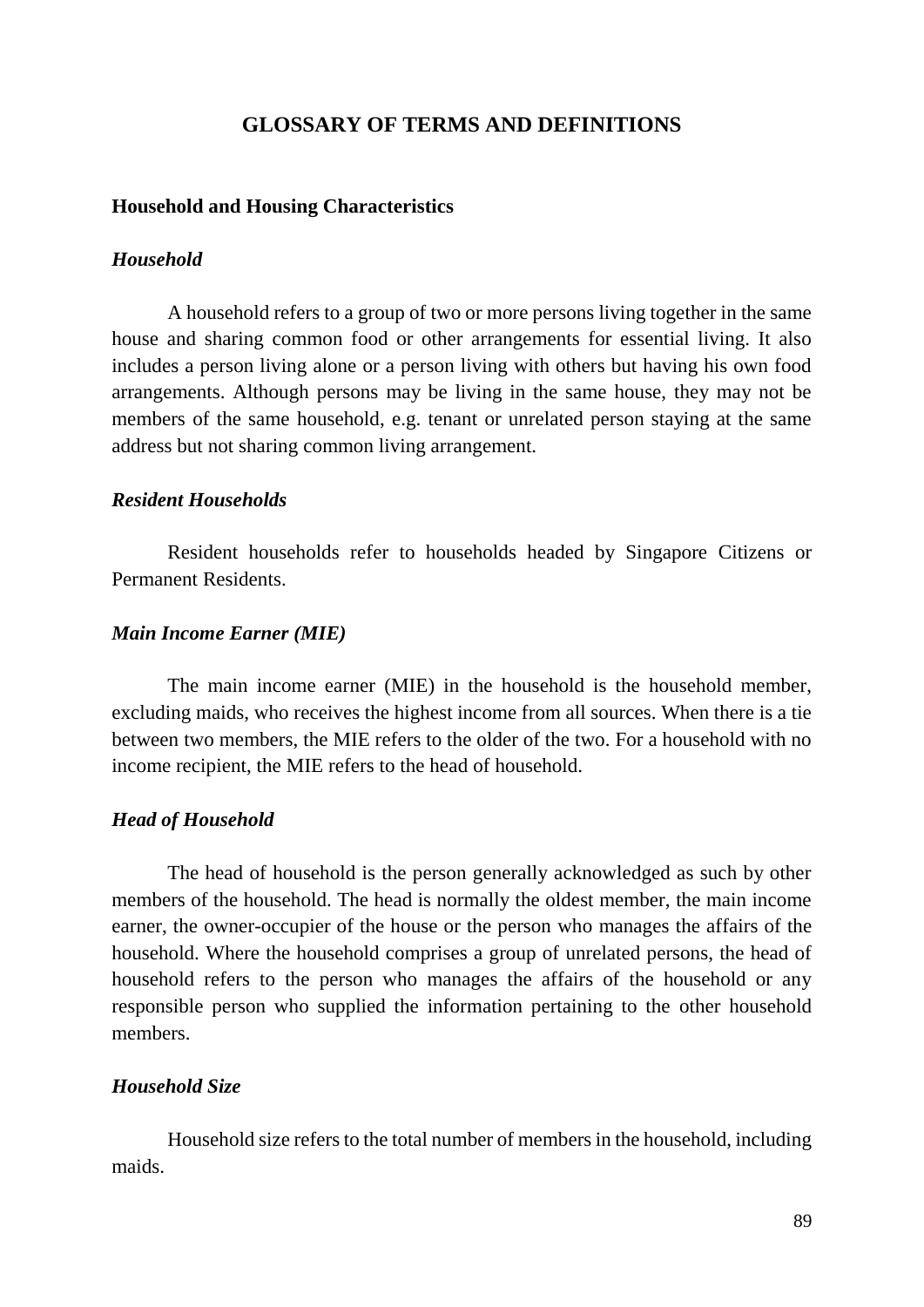# *Number of Working Persons in Household*

The number of working persons in the household includes members of the same household who were working during the survey reference period. Maids in the household are excluded.

# *Type of Dwelling*

A dwelling refers to a building or part of a building used or intended to be used by one or more persons as living quarters. Each dwelling has its own separate entrance with direct access to a public road or pathway. A dwelling may be a residential building by itself, or a unit in a residential building, or part of a non-residential building such as a shop or factory with space used as living quarters.

Dwellings are broadly classified into: Housing and Development Board (HDB) flats, condominiums and other apartments, and landed properties.

The Singapore Standard Classification of Type of Dwelling (Jan 2012) is used to classify the type of dwelling.

# *Household Living Arrangement*

Household living arrangement refers to the classification of a household according to the household composition, age and marital status of household head and age group of the youngest child of the head. There are two broad types of households:

| <b>Family-Based Households</b> | This refers to households with at least one family                                     |
|--------------------------------|----------------------------------------------------------------------------------------|
|                                | nucleus.                                                                               |
|                                | <i>Non-Family-Based Households</i>   This refers to households with no family nucleus. |

Within the family-based households, couple-based households refer to those with a married head and spouse in the household. Other family-based households refer to those without a married head and spouse in the household, e.g. lone parent households.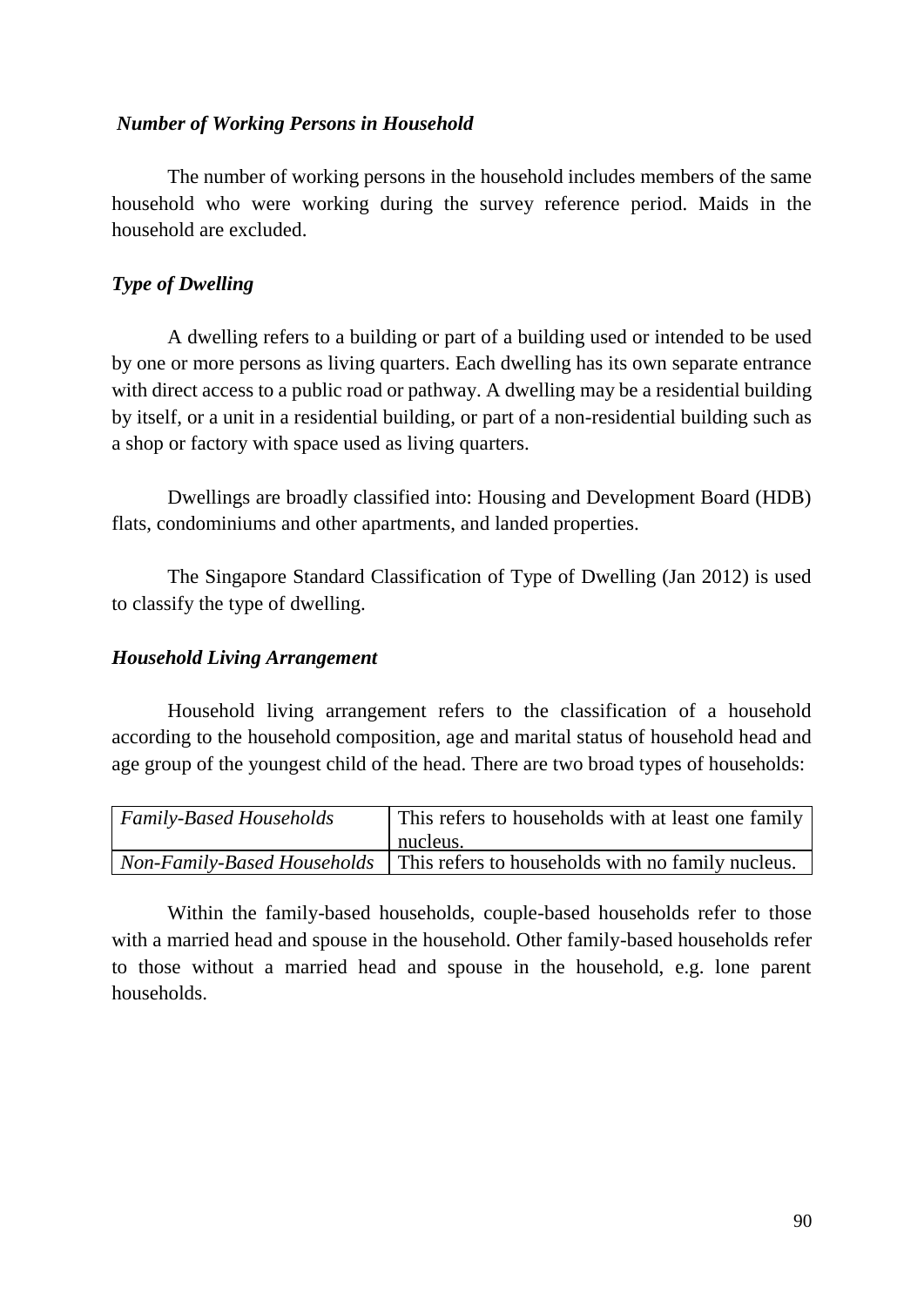### **Demographic and Socio-Economic Characteristics**

#### *Highest Qualification Attained*

Highest qualification attained refers to the highest grade or standard a person has passed or the highest level where a certificate, diploma, or degree is awarded by an educational or training institution. The Singapore Standard Educational Classification (SSEC) 2015 is used in classifying persons by their highest qualification attained.

#### *Occupation*

Occupation of a working person refers to the kind of work the person was doing during the survey reference period. The Singapore Standard Occupational Classification (SSOC) 2015 is used to classify working persons by occupation.

#### *Household Income from All Sources*

Household income from all sources refers to recurrent and regular income from employment, business, as well as income from investment, rental and other sources such as cash contributions from relatives/friends who are not members of the household, pension and regular government transfers. Irregular receipts or one-off payments such as proceeds from sale of properties, capital gains from trading of stocks and shares, windfalls, non-recurring insurance payouts and lump sum Central Provident Fund (CPF) withdrawals are excluded.

Income received is classified according to the following main sources:

#### *Employment Income:*

This refers to the income received by working members of the household from employment during the month preceding the survey month, before tax or loan repayment. It includes the basic wage or salary, employer's and employee's CPF contributions, leave allowance and overtime pay, commissions, tips, wage supplements, as well as income in kind provided by the employer, e.g. food, transport and lodging. One-twelfth of the annual bonus as well as regular income received from secondary employment are also included. It excludes income received by maids in the household.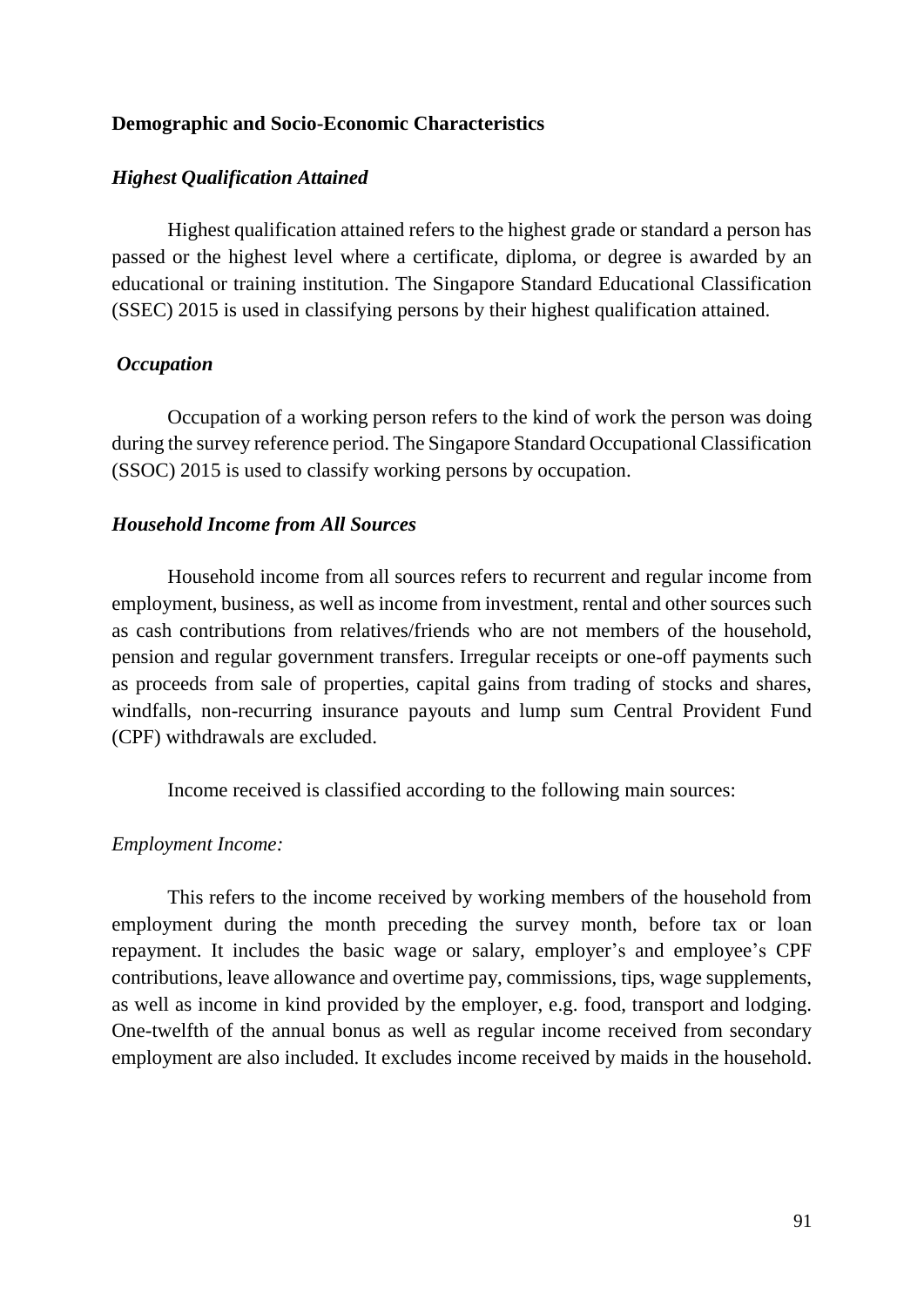### *Business Income:*

This refers to the average monthly receipts or profits a person earns from business, trade or profession, after deducting all operating expenses incurred such as purchases of materials and services, rent for premises or machineries, cost of repair of machineries and fixtures. When a person's income is derived from a partnership, his income refers to his share of the net profit. Also included are the regular incomes received from any secondary business engagements, estimated value of goods (at current retail price) taken from shop or farm for household's own consumption, as well as royalties received.

### *Others:*

### *Rental Income*

This refers to the gross monthly rentals received from renting out houses, including subletting of rooms, shops or other fixed assets (e.g. equipment, machinery).

# *Investment Income*

- Interest: This refers to monthly interests received or credited for saving/fixed deposits with banks, finance companies, as well as interest received from Government securities. Interests on loans extended to any persons who are not members of the same household are included. Interests earned from the balances in CPF accounts are not included.

- Dividends: This refers to the average monthly amount of dividends received from stocks and shares, Singapore Saving Bonds (SSB), exchange traded funds (ETF), growth funds and unit trusts in the twelve months preceding the survey period.

### *Other Sources*

*- Contributions*: This refers to the average monthly cash contributions given by any persons who are not members of the same household, e.g. children, relatives and friends staying in another household. It includes alimony or regular money allowance received by the divorcee.

*- Pension:* This refers to the monthly payment received by the retired person under the Pensions Act. Gratuity received on retirement in lump sum is excluded.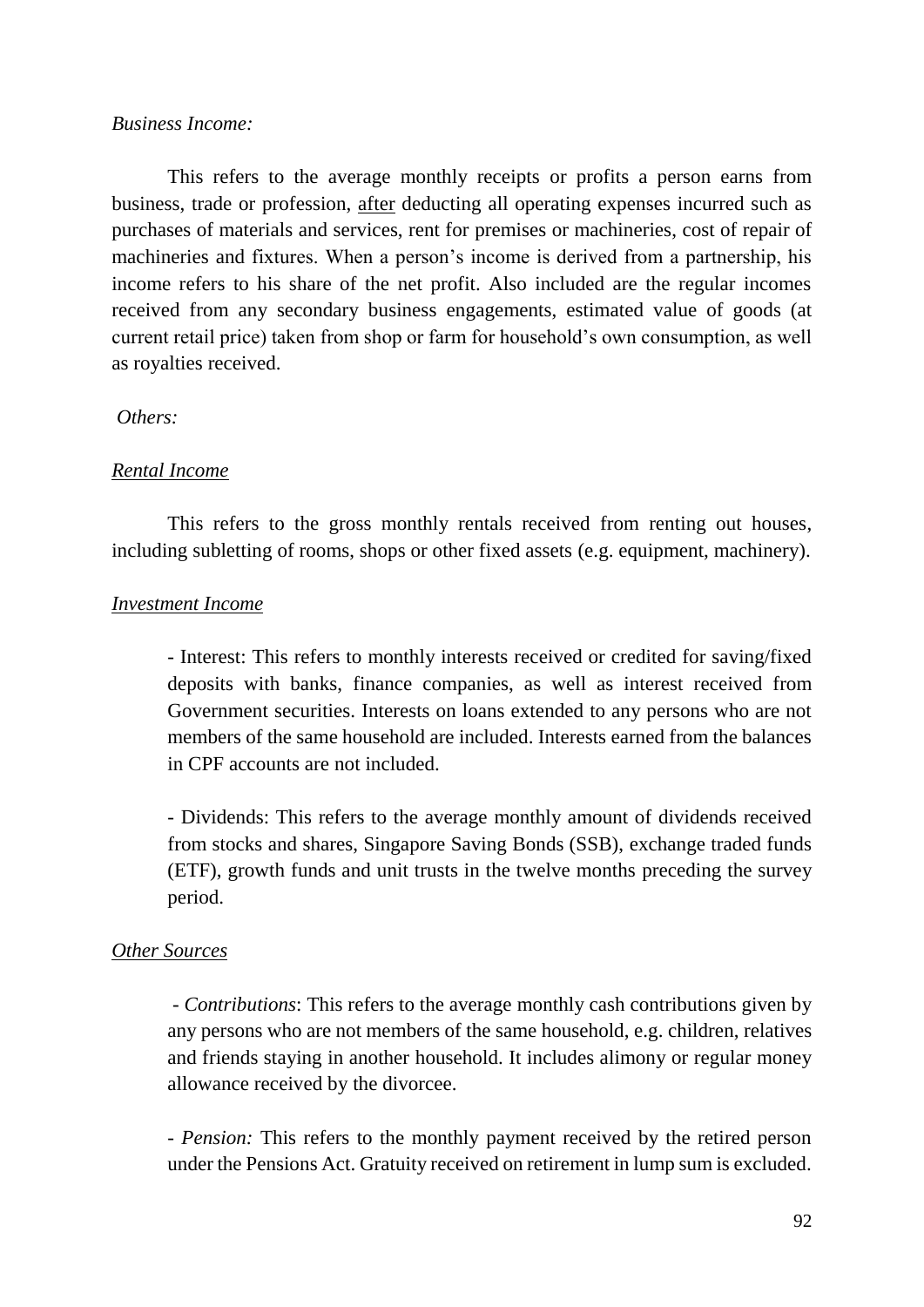*- Social Welfare Grants:* This refers to public assistance or regular allowances received by the household or person from the government or charitable organisations. It includes receipts during the survey month in cash or in kind.

*- Bursary, Scholarship and Fellowship:* This refers to the average monthly grants from such awards received by students or persons for studying, training or research in educational institutions, training or research centres.

*- Payouts from Annuities, CPF Retirement Sum Scheme (RSS) and CPF Lifelong Income For the Elderly (CPF LIFE)*: This refers to the annuities payments from private insurance schemes and banks, as well as regular payouts from CPF RSS and CPF LIFE. Lump sum withdrawals from CPF on reaching 55 years are excluded.

*- Regular Payment from Insurance Protection Policies:* This refers to the regular (income loss) compensation payout due to critical illness, disability or other conditions covered by the insurance protection policy. Non-recurring insurance claims and payouts/cash-back from savings and endowment policies are excluded.

*- Regular Government Transfers:* This refers to government transfers given on a regular basis and not tied to any particular expenditure item, e.g. Workfare Income Supplement, Edusave Pupils Fund, Utilities rebates, GST Vouchers.

Besides regular transfers, some government transfers are disbursed on an ad-hoc, irregular basis over a specific period or at specific life stages. Examples include Top-Ups to CPF and Medisave Accounts, Baby Bonus, National Service (NS) Bonus, Senior Citizen Bonus, CPF LIFE Deferment Bonus. Such irregular transfers are excluded from the households' income reported in the HES.

Other transfers that lead to a direct reduction in expenditure incurred by households are reflected as lower expenditure reported by respondents in the HES and not reflected in income. Examples include rebates on Service and Conservancy Charges (S&CC), centre-based infant and childcare subsidies, education subsidies, public rental subsidies, subsidies under the Community Health Assist Scheme (CHAS) and inpatient and outpatient care subsidies under the Pioneer Generation Package.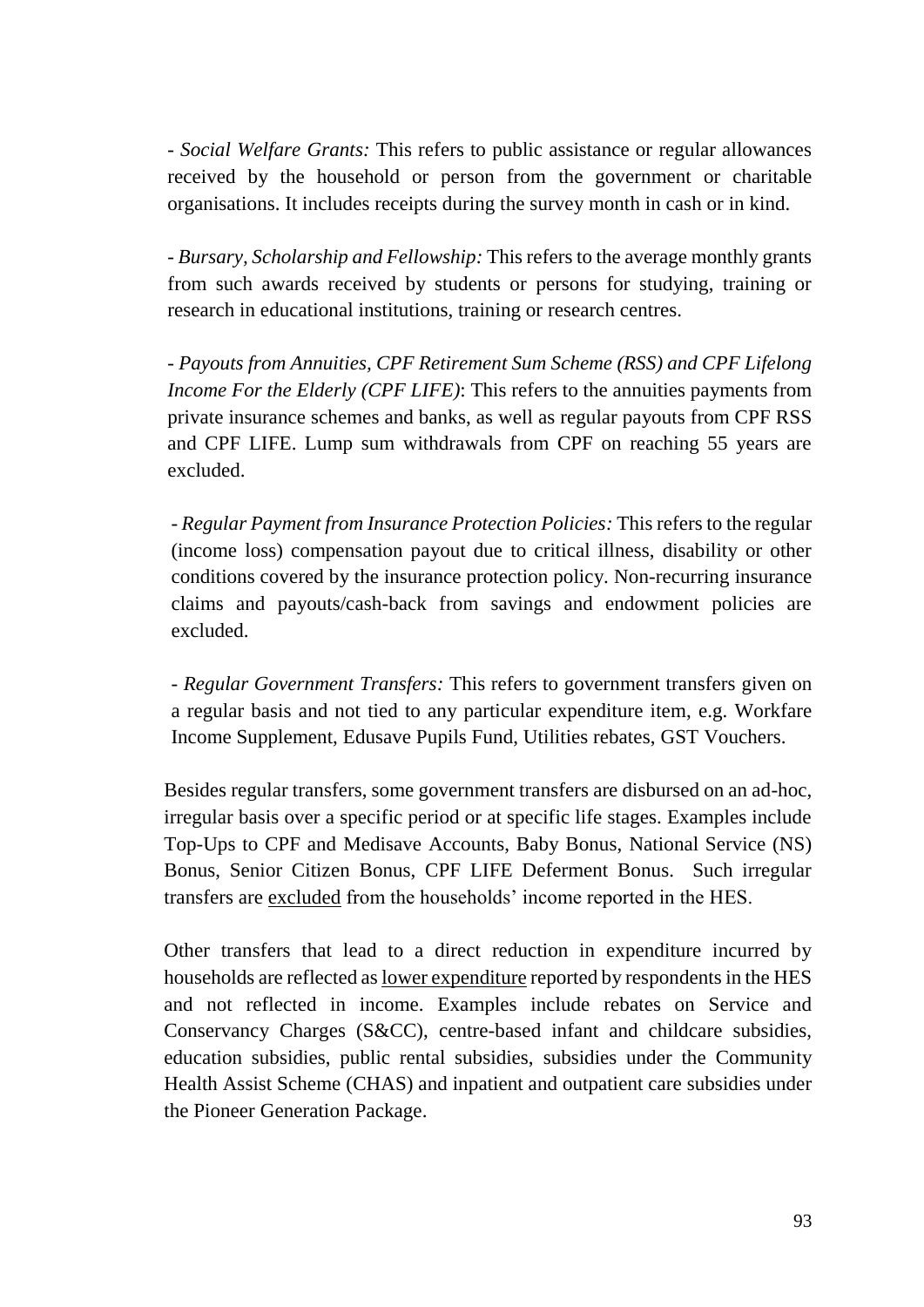### *Income Decile (decile group)*

An income decile group is one tenth of all households arranged by their incomes from minimum to maximum. In the HES, income is ranked by households' monthly income from all sources (excluding imputed rental of owner-occupied accommodation) per household member. The first decile group is the first one-tenth (the 10% of all household with lowest incomes). The last decile is the one-tenth of the households with the highest incomes.

Not all households are consistently in the same decile group from year to year. For example, a household may move down from a higher decile in a particular year due to temporary change in employment status of a household member, before moving up the decile in the subsequent year. In comparing the performance of any particular decile group over time, it is therefore relevant to note that they may not pertain to the same group of households.

# *Quintile (quintile group)*

A quintile divides the population into five equal groups (from lowest to highest) such that each group represents 20%, or one fifth, of all households.

Income quintile group refers to households as grouped after ranking by their monthly household income from all sources (excluding imputed rental of owneroccupied accommodation) per household member.

Expenditure quintile group refers to households as grouped after ranking by their monthly household expenditure (excluding imputed rental of owner-occupied accommodation) per household member.

As illustrated for "Income Decile", households may move across different quintiles over time. For comparison of group over time, they may not pertain to the same group of households.

### *Expenditure*

Expenditure data refer to consumption expenditure incurred by households. Household consumption expenditure is the value of consumer goods and services acquired, used or paid for by a household for the satisfaction of the needs and wants of its members. Non-consumption expenditure such as loan repayments, income taxes, purchase of houses is excluded.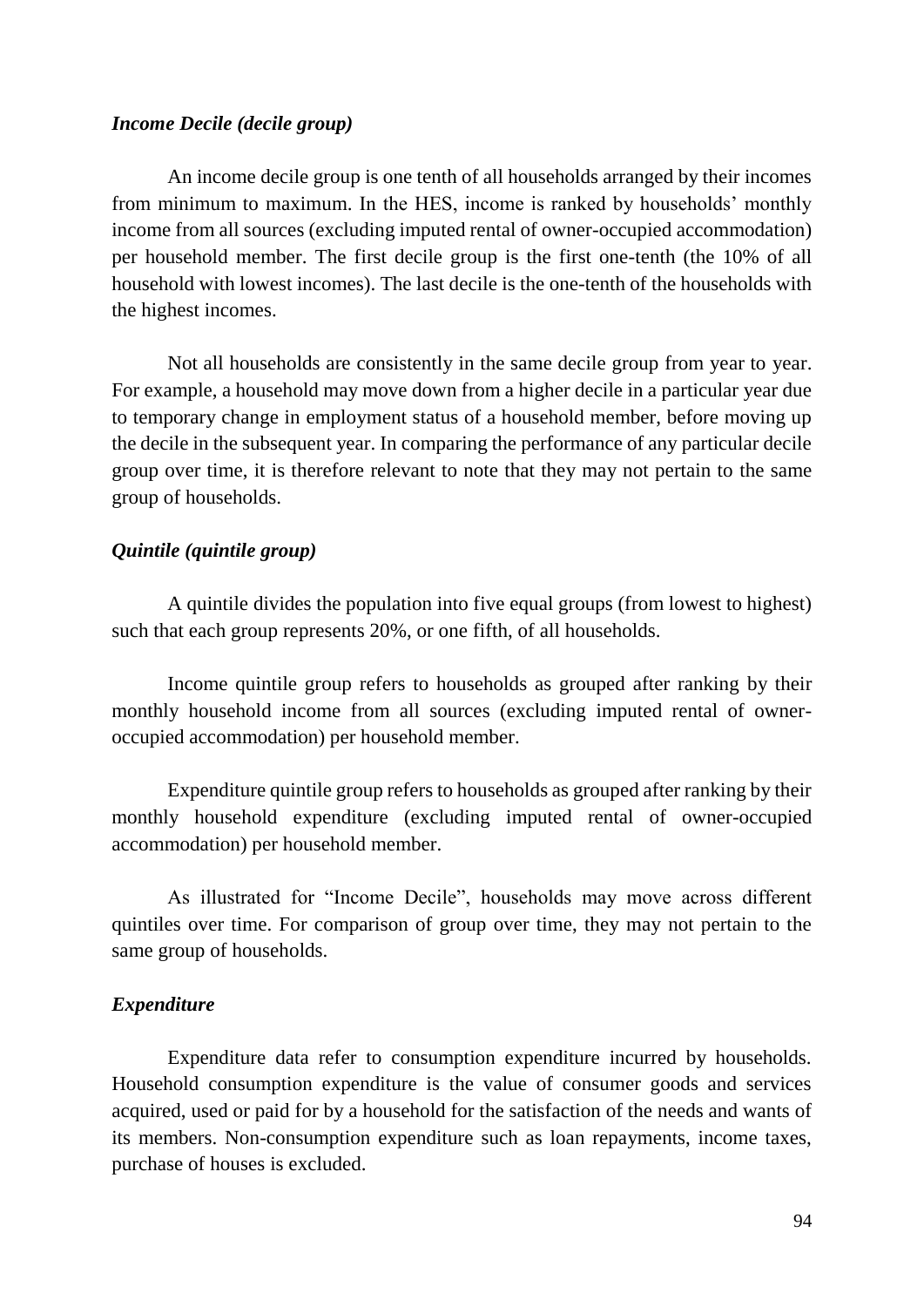The consumption expenditure on owner-occupied accommodation is estimated using the rental equivalence method, which measures the shelter cost in terms of the expected rental the owner would have to pay if he were a tenant of the premises. It is estimated based on the Annual Assessed Values (AAVs) provided by the Inland Revenue Authority of Singapore (IRAS).

The imputed rental of owner-occupied accommodation is included when analysing the detailed share of household expenditure by goods and services.

# *Type of Goods and Services*

Expenditure by the type of goods and services are classified according to the Singapore Classification of Individual Consumption according to purpose (S-COICOP). In line with the principles of the United Nations (UN) COICOP, the S-COICOP categorises consumption expenditures according to their primary "functions" or "purposes". The expenditure items are classified into 13 broad divisions as follows:

- 01 Food & Non-Alcoholic Beverages
- 02 Alcoholic Beverages & Tobacco
- 03 Clothing & Footwear
- 04 Housing & Utilities
- 05 Furnishings, Household Equipment & Routine Household Maintenance
- 06 Health
- 07 Transport
- 08 Communication
- 09 Recreation & Culture
- 10 Educational Services
- 11 Food Serving Services
- 12 Accommodation Services
- 13 Miscellaneous Goods & Services

### *Availability of Consumer Durables*

Availability of consumer durables includes items available for use by households irrespective of whether the items are rented, owned by households or obtained from other sources, e.g. car provided by the company. Items available only for work purposes are excluded. Items must be in working condition to be considered.